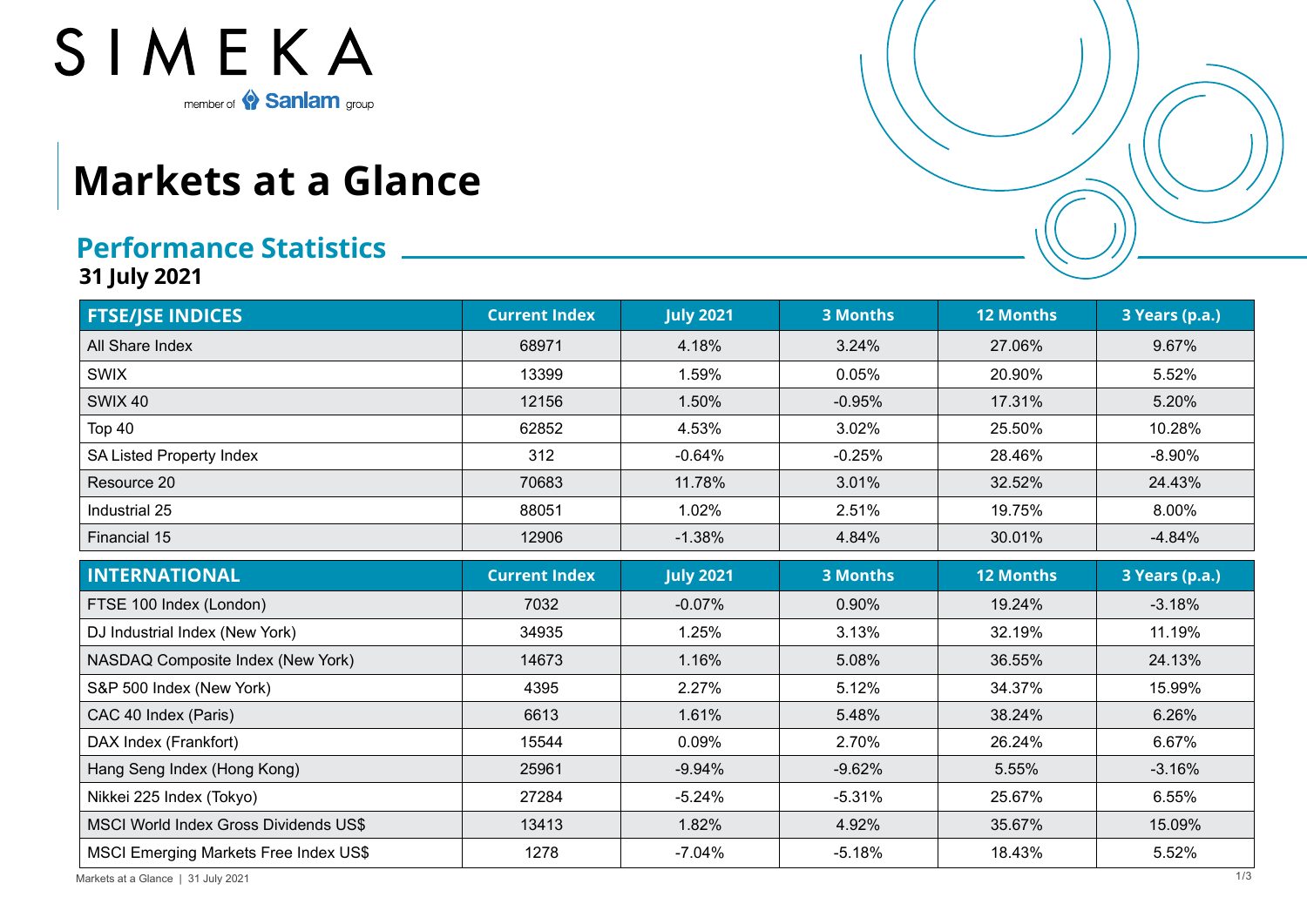| <b>FIXED INTEREST</b> | <b>July 2021</b> | 3 Months | <b>12 Months</b> | 3 Years (p.a.) | 5 Years (p.a.) |
|-----------------------|------------------|----------|------------------|----------------|----------------|
| <b>ALBI</b>           | 0.83%            | 5.73%    | 13.92%           | 8.67%          | 8.86%          |
| <b>STeFI</b>          | 0.31%            | 0.93%    | 3.89%            | 5.95%          | 6.56%          |
| <b>INFLATION</b>      | <b>July 2021</b> | 3 Months | <b>12 Months</b> | 3 Years (p.a.) | 5 Years (p.a.) |
| CPI                   | 0.25%            | 1.01%    | 4.87%            | 3.85%          | 4.24%          |
| PPI                   |                  |          |                  |                |                |

Note: Inflation figures have a one month lag period

| <b>EXCHANGE RATES</b>    | 31 July 2021       | <b>30 June 2021</b> | <b>30 April 2021</b> | 31 July 2020       | 31 July 2018       |
|--------------------------|--------------------|---------------------|----------------------|--------------------|--------------------|
| ZAR/US\$                 | R <sub>14.62</sub> | R <sub>14.27</sub>  | R <sub>14.50</sub>   | R <sub>17.06</sub> | R <sub>13.28</sub> |
| ZAR/EUR                  | R <sub>17.34</sub> | R <sub>16.93</sub>  | R <sub>17.42</sub>   | R <sub>20.11</sub> | R <sub>15.52</sub> |
| ZAR/GBP                  | R20.31             | R <sub>19.75</sub>  | R20.03               | R22.34             | R <sub>17.42</sub> |
| <b>COMMODITIES</b>       | 31 July 2021       | 30 June 2021        | <b>30 April 2021</b> | 31 July 2020       | 31 July 2018       |
| Gold US\$/oz             | \$1,825.75         | \$1,763.15          | \$1,767.65           | \$1,964.90         | \$1,220.95         |
| Platinum US\$/oz         | \$1,044.00         | \$1,059.00          | \$1,218.00           | \$905.00           | \$831.00           |
| Oil (Brent) US\$/barrel  | \$75.41            | \$74.62             | \$66.76              | \$43.52            | \$74.06            |
| <b>INTEREST RATES</b>    | 31 July 2021       | <b>30 June 2021</b> | <b>30 April 2021</b> | 31 July 2020       | 31 July 2018       |
| <b>SA REPO RATE</b>      | 3.50%              | 3.50%               | 3.50%                | 3.50%              | 6.50%              |
| <b>ECB INTEREST RATE</b> | $0.00\%$           | $0.00\%$            | $0.00\%$             | $0.00\%$           | $0.00\%$           |
| US FEDERAL RATE          | 0.25%              | 0.25%               | 0.25%                | 0.25%              | 2.00%              |

Note: Information stated as at the date indicated